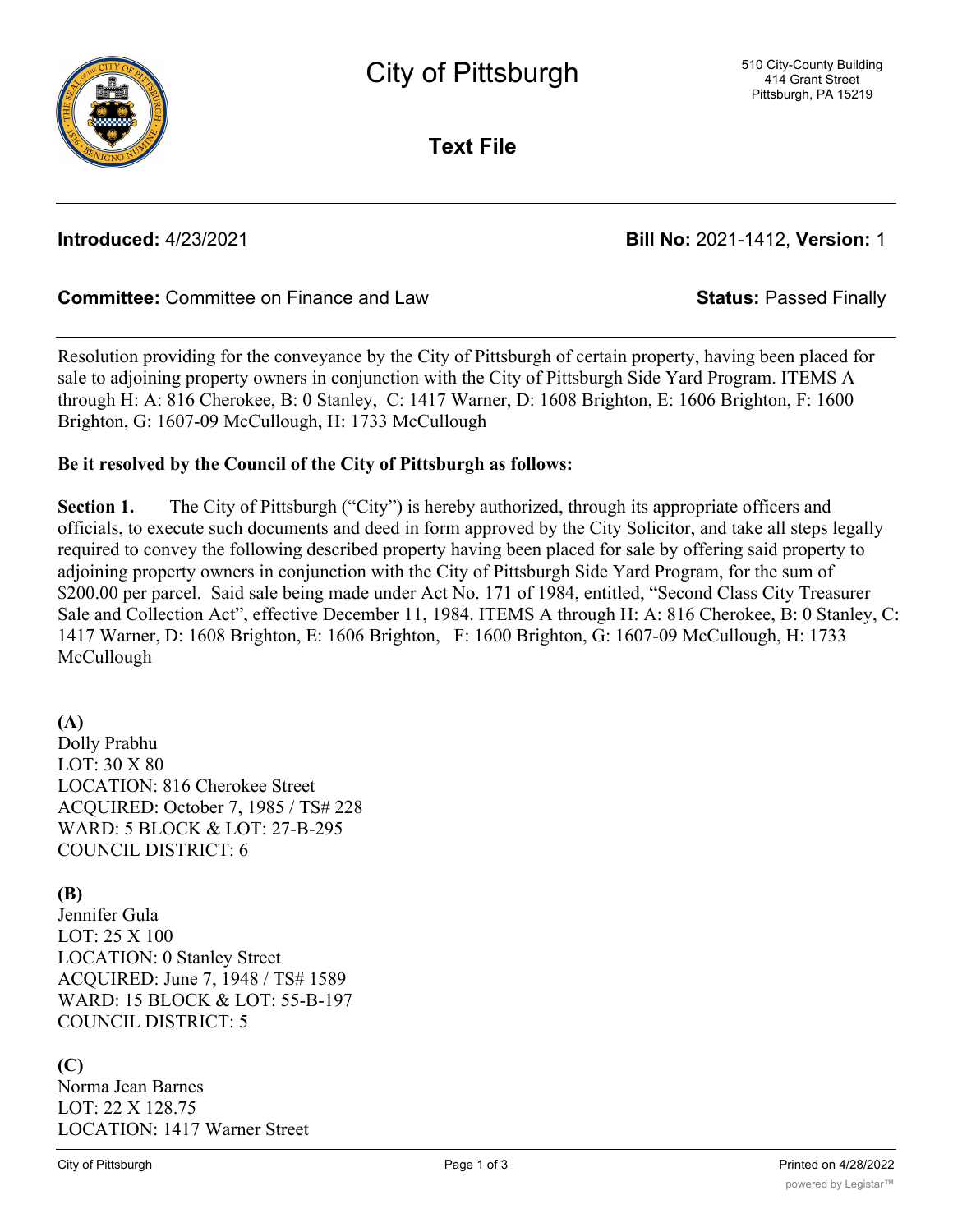### **Committee:** Committee on Finance and Law **Status:** Passed Finally

ACQUIRED: June 7, 1948 / TS# 1589 WARD: 21 BLOCK & LOT: 22-F-260 COUNCIL DISTRICT: 6

# **(D)**

Northside Properties R&S c/o Sarah Mistick LOT: 18.09 X 100 LOCATION: 1608 Brighton Place ACQUIRED: June 16, 2017 / TS# 234 WARD: 25 BLOCK & LOT: 22-H-208 COUNCIL DISTRICT: 6

## **(E)**

Northside Properties R&S c/o Sarah Mistick LOT: 18.05 X 100 LOCATION: 1606 Brighton Place ACQUIRED: June 16, 2017 / TS# 235 WARD: 25 BLOCK & LOT: 22-H-209 COUNCIL DISTRICT: 6

## **(F)**

Northside Properties R&S c/o Sarah Mistick LOT: 20 X 140 LOCATION: 1600 Brighton Place ACQUIRED: June 16, 2017 / TS# 236 WARD: 25 BLOCK & LOT: 22-H-211 COUNCIL DISTRICT: 6

## **(G)**

Northside Properties R&S c/o Sarah Mistick LOT: 30.02 X 38 LOCATION: 1607-09 McCullough Street ACQUIRED: September 19, 1988 / TS# 1958 WARD: 25 BLOCK & LOT: 22-H-153 COUNCIL DISTRICT: 6

## **(H)**

Northside Properties R&S c/o Sarah Mistick LOT: 15.96 X 71 LOCATION: 1733 McCullough Street ACQUIRED: April 29, 2016 / TS# 383 WARD: 25 BLOCK & LOT: 22-H-174 COUNCIL DISTRICT: 6